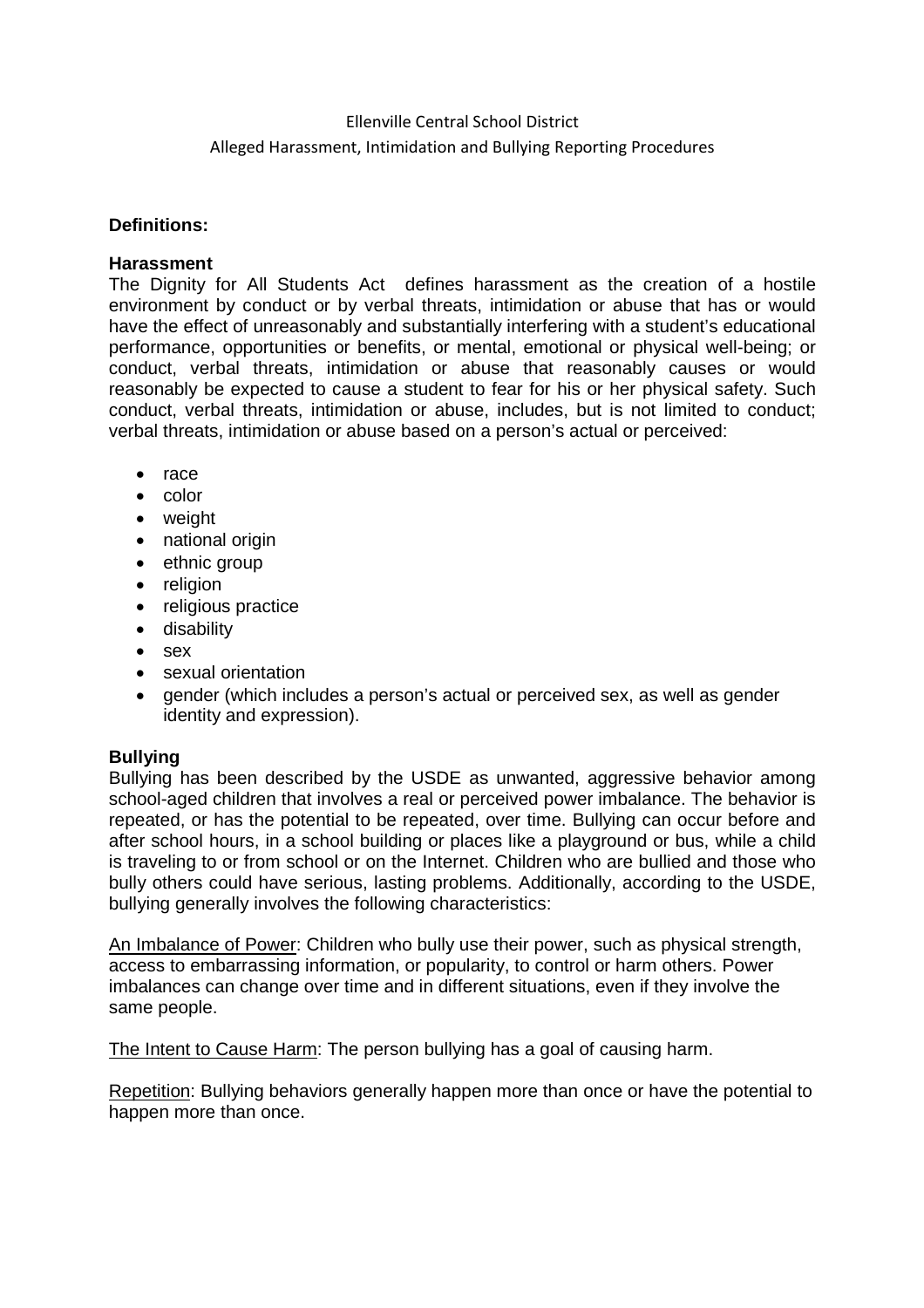# Ellenville Central School District Alleged Harassment, Intimidation and Bullying Reporting Procedures

#### Examples of bullying include, but are not limited to:

Verbal: Name-calling, teasing, inappropriate sexual comments, taunting, and threatening to cause harm.

Social: Spreading rumors about someone, excluding others on purpose, telling other children not to be friends with someone, and embarrassing someone in public.

Physical: Hitting, punching, shoving, kicking, pinching, spitting, tripping, pushing, taking or breaking someone's things, and making mean or rude hand gestures.

**Dignity for All Students Act Coordinator**: The Dignity Act Coordinator for each school building will be the Assistant Principal. They are as follows:

See District website (each building page) for complete details

# **Bullying Reporting Process:**

#### **Students:**

Any student witnessing or needing assistance with a bullying incident, should contact a teacher or school counselor, Assistant Principal or Principal for assistance. The teacher, school counselor, Assistant Principal or Principal will provide the Student Harassment, Intimidation or Bullying Incident Form. (See attached forms: Bullying Reporting Process and Student Harassment, Intimidation or Bullying)

The completed form will be forwarded to the Assistant Principal for investigation. At the completion of the investigation, the Assistant Principal, will take prompt actions, reasonably calculated, to end such conduct and to prevent a recurrence of the behavior to ensure the safety of the students involved.

#### **Parents**

Any parent needing assistance with a bullying incident should begin by contacting the Assistant Principal. The Assistant Principal will provide the parent with a Student Harassment, Intimidation or Bullying incident form to be completed.

The Assistant Principal will initiate an investigation. At the completion of the investigation, the Assistant Principal, will take prompt actions, reasonably calculated, to end such conduct and to prevent a recurrence of the behavior to ensure the safety of the students involved.